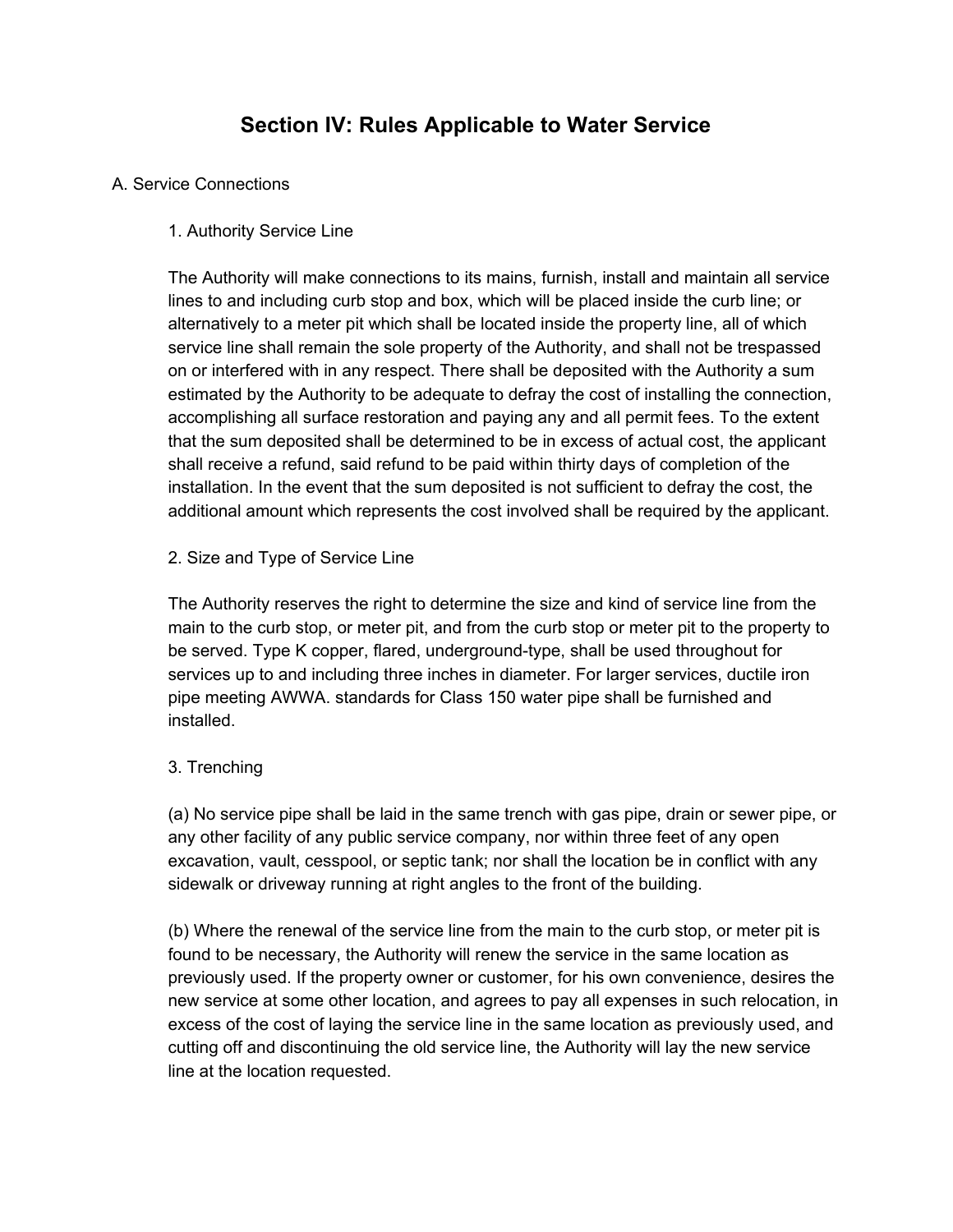#### 4. Customer Maintenance

All connections, service lines and fixtures furnished by the customer, shall be maintained by him in good order, and all valves, meters and appliances furnished and owned by the Authority, and on the property of the Customer, shall be protected properly and cared for by the customer. All leaks in the service or any other pipe or fixture in or upon the premises supplied, must be repaired immediately by the owner or occupant of the premises. The customer shall be responsible for notifying the Authority of the party engaged by said customer to do any maintenance work on the customer's service line, prior to work being commenced, and said party shall not backfill any trench until the work has been inspected and approved by the Authority's representative. Any work not acceptable shall be immediately removed and replaced by work which is acceptable.

## 5. Single Service Line With Two Or More Customers

Where two or more customers are supplied through a single service line, any violation of the rules of the Authority with respect to either or any of said customers, shall be deemed a violation as to all and unless said violation is corrected after reasonable notice, the Authority may take such action as can be taken for a single customer, except that such action shall not be taken until an innocent customer, who has not violated the Authority's rules has been a reasonable opportunity to attach his pipe to a separately controlled service connection.

## B. Water Meters

## 1. Furnished by Authority

All water meters for premises serviced by this Authority shall be purchased by the customer and shall be of a type approved by the Authority. The Authority shall likewise inspect and approve the installation of said meters. The meters in question upon installation and approval of the Authority will become and remain the property of the Authority, and the customer shall at all times make the same accessible to Authority personnel. Upon pre-payment in advance by the customer, the Authority will arrange for purchase and installation of the meters on behalf of the customer.

## 2. Location

All meters shall be installed in meter pits in locations approved by the Authority. The meter pit installation shall be in accordance with the Technical Specifications section of these Rules.

## 3. Responsibility for Damage

Meters will be maintained by the Authority so far as ordinary wear and tear are concerned; but damage resulting from freezing, hot water, or external causes due to negligence of the customer, shall be paid for by the customer.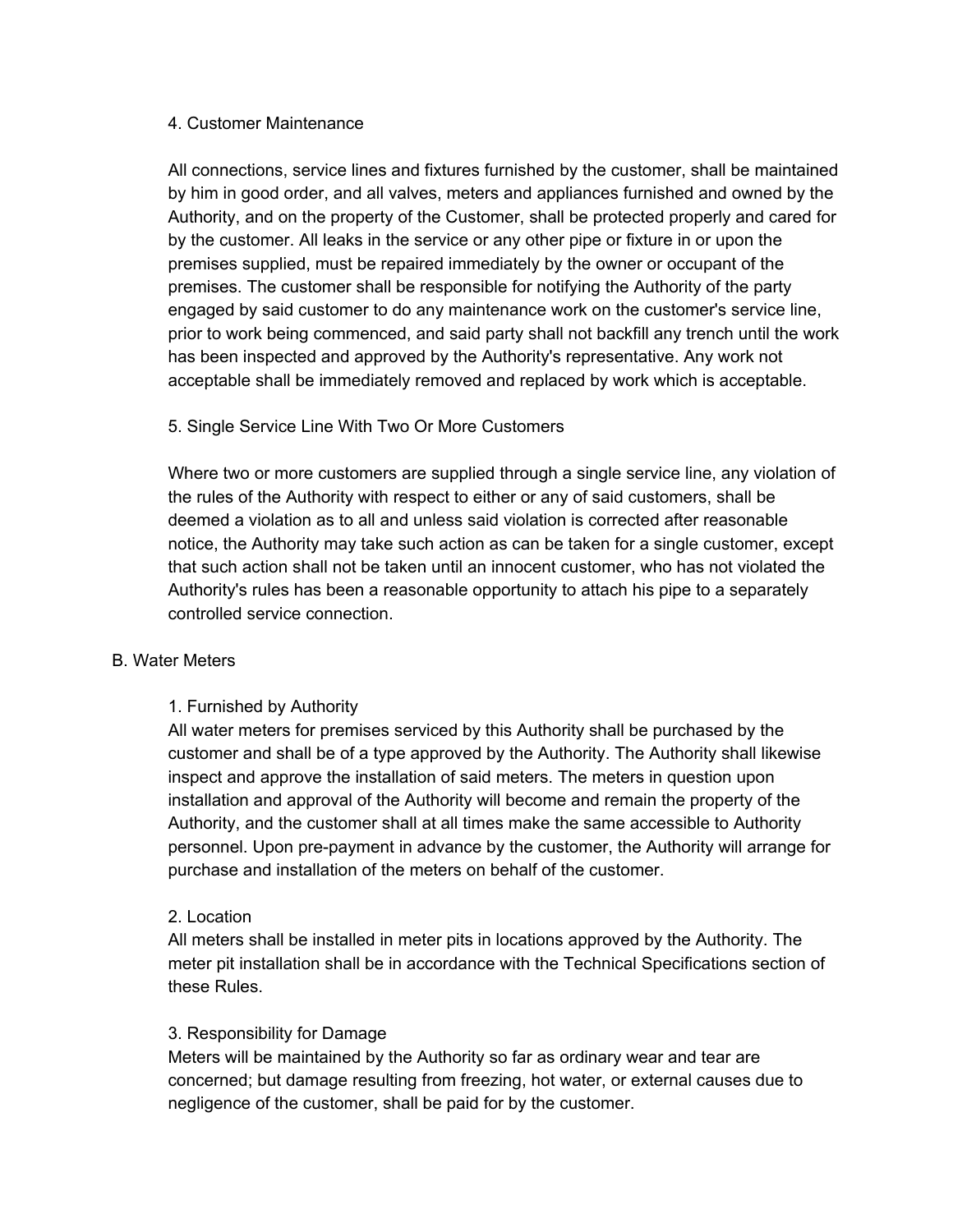The customer shall pay a charge for the reinstallation or changing of a meter when removed because of damage in any way due to the negligence of the customer. The charge shall be \$25.00 for meters one inch in diameter or smaller, and an additional \$5.00 per inch diameter, or fraction thereof, for meters larger than one inch, which charge shall not include testing of the repaired meter.

## 4. Minimum Charge

Each meter is installed subject to a fixed minimum quarterly charge in accordance with the adopted rate schedule, for which certain quantities of water will be furnished without additional charge. Such minimum shall be non-abatable for non-users of water, and non-cumulative against subsequent consumption. In the case of fractional period bills, covering less than a quarter, minimum charges and allowances shall be prorated.

## 5. Inoperative Meters

The customer shall immediately notify the Authority of injury to or non-working meter, as soon as known by the customer.

## C. Public Fire Service

## 1. Hydrant Location

Upon written instructions from the duly authorized officials of any municipality supplied by the Authority, the Authority will install a standard fire hydrant, provided that the size of the existing street main and surrounding distribution system and the available pressure at said street main is, in the judgment of the Authority, sufficient to enable the giving of proper service at the fire hydrant, under normal and ordinary conditions. The filing with the Authority of copies of approved subdivision plans, showing fire hydrant locations, shall be considered by the Authority to constitute written instructions from the duly authorized municipal officials. The cost of installation will be born by the municipality or its designated agent.

## 2. Maintenance

All fire hydrants will be maintained by the Authority.

3. Use

Only persons authorized by the Authority shall take water from any public fire hydrant, except for fire purposes, or for use of the Fire Department in cases of fire. No public fire hydrant shall be used for sprinkling the street, flushing sewers or gutters, or for any other fire purposes, except with the written approval and consent of the Authority.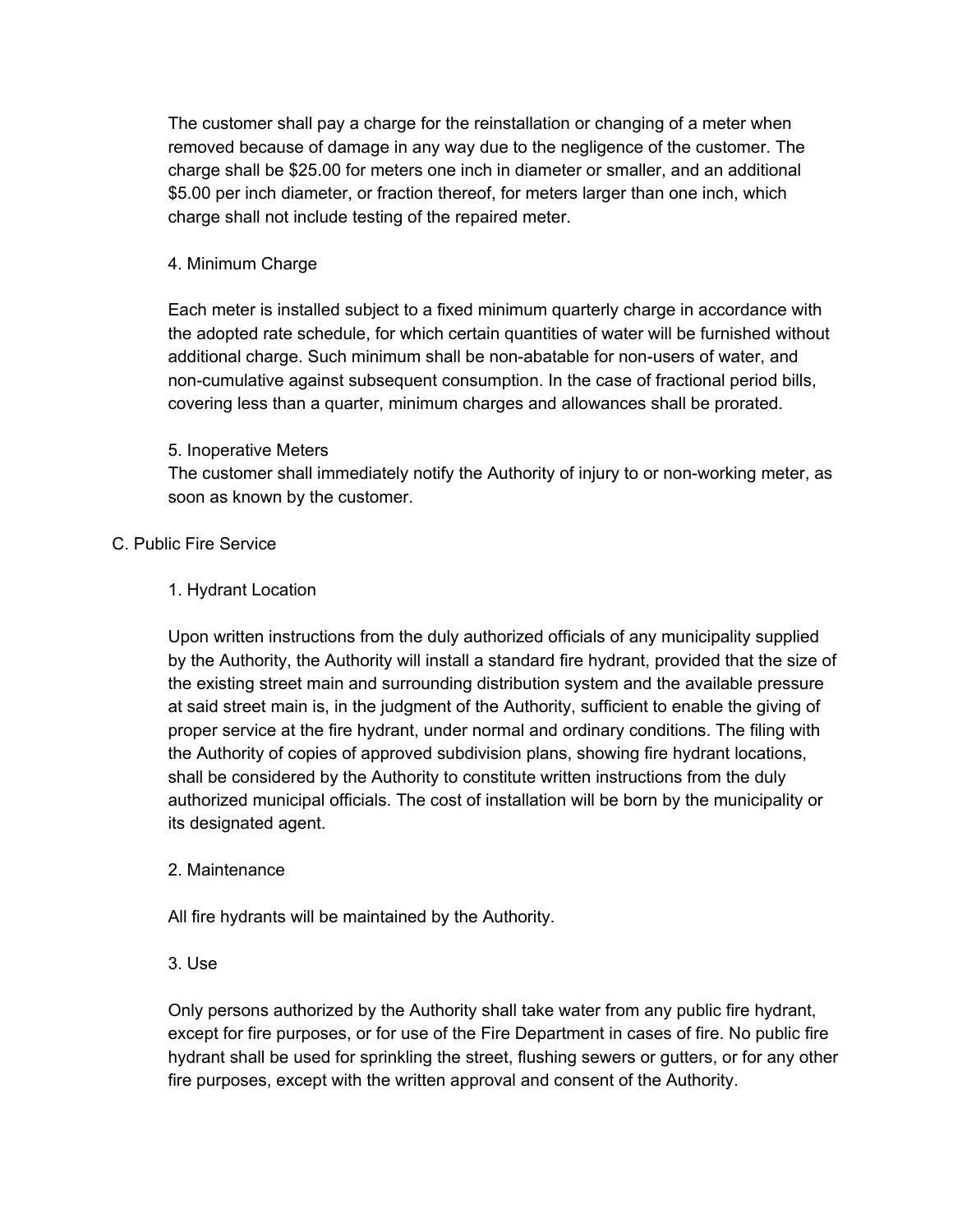## 4. Location Change

Whenever a municipal governing body desires a change in the location of any fire hydrant, the Authority, upon written notice to do so, will make such change at the expense of the municipality.

## 5. Inspections

Upon written request of a municipal governing body, the Authority will make inspections at convenient times, and at reasonable intervals to determine the condition of the fire hydrants; such inspection to be made by a representative of the Authority, accompanied by an authorized representative of the municipality.

## 6. Damage to Fire Hydrants

a) No person shall damage, injure or deface or assist in the damaging, injuring or defacing of any fire hydrant.

b) Restitution for repair or replacement of the hydrants will be charged to the person(s) deemed responsible for the damage.

c) Anyone found guilty of violating any provision of this chapter will be subject to a fine not to exceed one thousand dollars (\$1,000) or imprisonment in the county jail for a term not to exceed ninety (90) days, or both.

d) Proper hydrant wrenches and positive control devices for back-flow prevention or an air gap must be used.

## 7. Specification

All fire hydrants will be the Kennedy Model K81 as specified in the Technical Specifications section of these rules.

## D. Private Fire Hydrant

## 1. Automatic Devices and Hydrant

For automatic sprinklers or other automatic fire service devices located inside a building or buildings, a separate service line will be required to be used exclusively for fire service. At the option of the customer, fire hydrants located outside of buildings may be connected to the fire service line. Each such separate fire service line shall be subject to the charges set forth in Schedule 3 hereof. The Authority reserves the right to refuse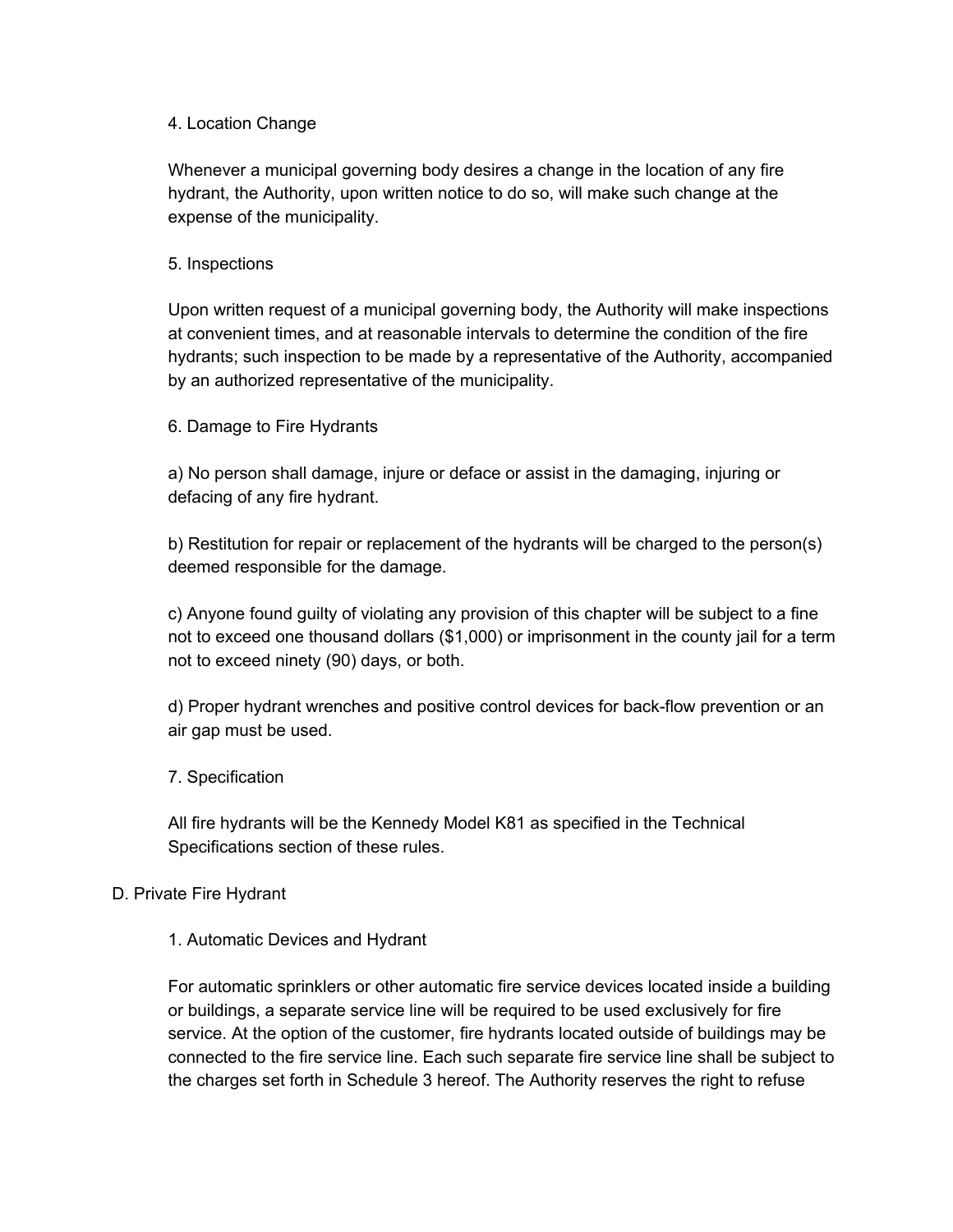approval for an application for automatic fire service where, in the judgment of the Authority, such service is not practical or appropriate.

2. Private Fire Service - Hydrants

a. Commercial: Hydrants, Automatic Sprinklers and Siamese Connections

1) Fill out and submit WMUA application for service. (No connection fee).

2) Detector check meter must be installed and approved by WMUA and must be accessible by WMUA personnel after installation. The WMUA reserves the right to require such back-flow prevention, detector check or other suitable devices and appurtenances which, in the opinion of the WMUA Engineer, are required and necessary to prevent any contamination of the WMUA water system or eliminates any possible threat to the public health and welfare, consistent with any other state or local laws. The detector check meter or other approved device shall be supplied and maintained by the customer.

3) Plumbing permit and road opening permits must be obtained by the owner, if required, at the township building.

4) At least fortyeight (48) hours notice must be given, for the WMUA to inspect the tap.

5) When service is completely on line, contact the WMUA office and advise. (609-877-2900).

6) Any and all major repairs to private hydrants, including, but not limited to, replacement of valve seats, excavation or replacement of the hydrant, shall be the responsibility of the individual private owner. Each separate fire service shall be subject to the charge as outlined in the WMUA's rate schedule.

7) For automatic sprinklers or other fire service devices or appurtenances located in or on a building, a separate service line is required to be used exclusively for fire service. At the option of the applicant, private fire hydrants located outside the building(s) on private property, may be connected in the fire service line. Each such separate fire service line shall be subject to the charges as outlined in the WMUA's rate schedule.

## E. Residential Fire Service

- 1. Townhouse and Single Family
- a. Provide required size, separate fire only service for each individual unit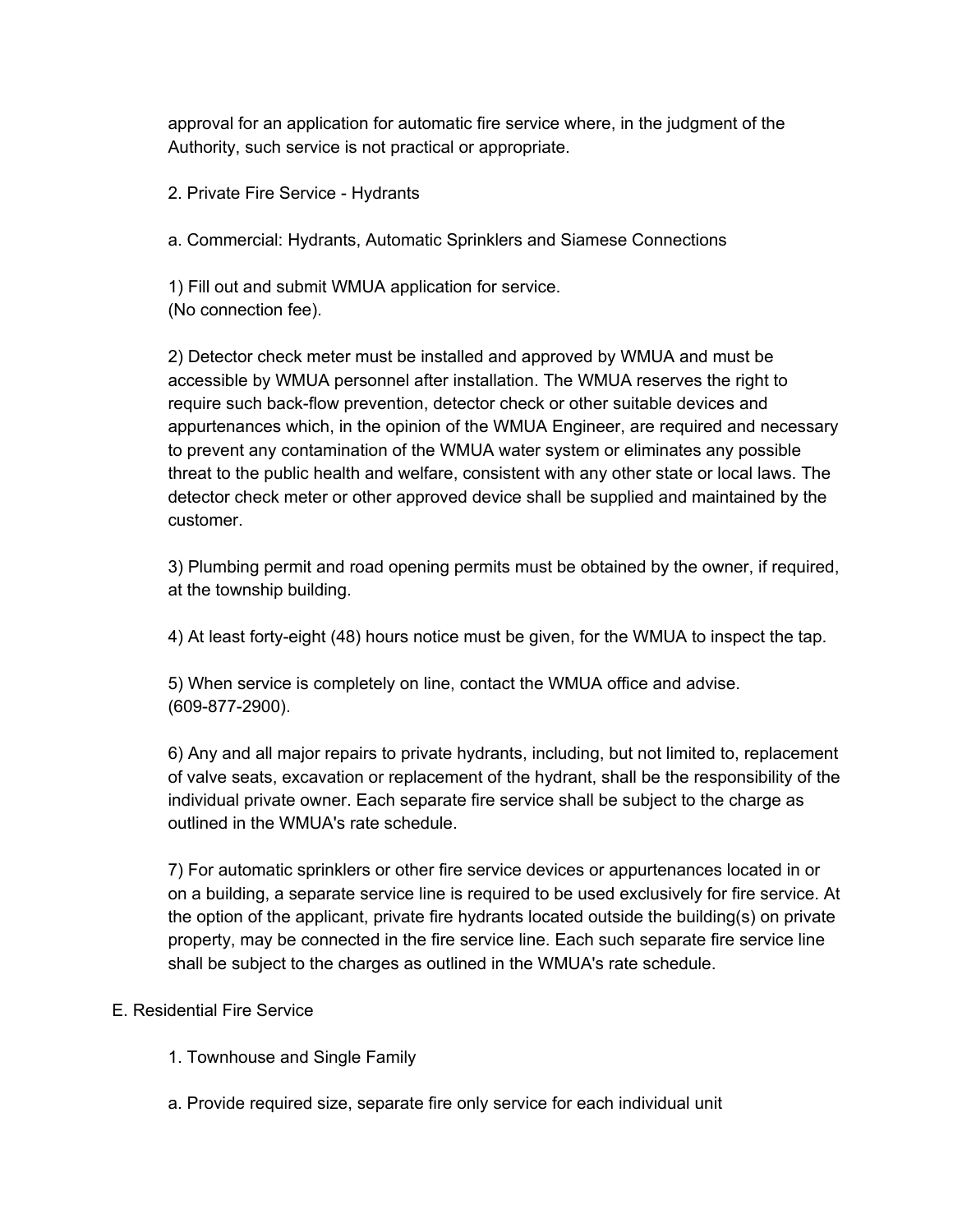b. Install a buffalo-type curb box, the cover shall be a standard size (5") water valve cover marked "FIRE".

c. WMUA will set the required size water meter inside a hot box which shall be secured and the WMUA shall be provided with one key (for meter servicing).

d. Plumber shall supply a level 2 back-flow preventer (dual check valve) on the WMUA's side of the fire service meter. If an anti-freeze system is used, then a level 3 back-flow preventer must be installed (i.e. PRZ by Watts , Model 909 or 009).

NOTE: The WMUA is not certified as an inspector for back-flow preventers. The owner shall be responsible to have the back-flow preventer annually certified and inspected.

e. Plumber shall supply isolation valves on either side of the fire service meter.

f. Maintenance of the fire service from the water main to the building shall be the responsibility of the homeowner (not the WMUA).

g. Tests and maintenance of the fire service system shall be the responsibility of the homeowner.

## h. Charges

(1) Meter: shall be according to the WMUA's meter charge schedule.

(2) Billing: shall be according to the WMUA's rate schedule for the appropriate sized domestic service.

2. Condominium

a. Provide a 2" or required size, separate fire-only service.

b. Install a buffalo-type curb box with a standard size cover marked "FIRE SERVICE".

c. WMUA will set a 2" (or required size) water meter in the hot box. Hot box size shall accommodate the WMUA standards for meter spacing requirements. (See standard for space around meter.)

d. Plumber shall supply isolation valves on either side of the meter.

e. Plumber may utilize an anti-freeze system for the condo units as long as a level 3 back-flow preventer is installed (i.e. PRZ by Watts, Model 909, 009). The WMUA is not certified as an inspector for back-flow preventers. The owner shall be responsible to have the back-flow preventer annually certified and inspected.